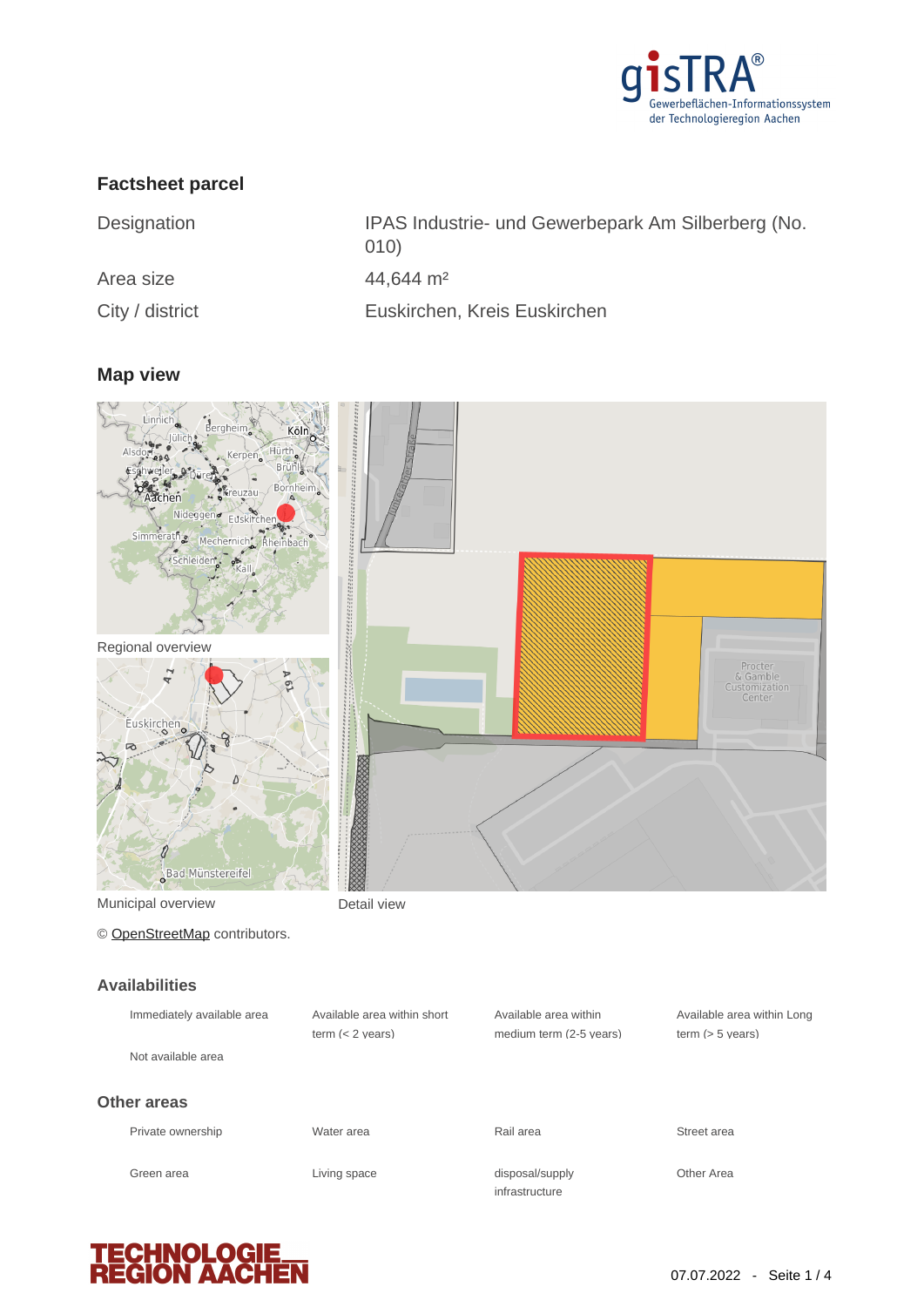

### **Parcel**

| Area size        | 44,644 m <sup>2</sup>                         |
|------------------|-----------------------------------------------|
| Price            | On Demand                                     |
| Availability     | Available area within medium term (2-5 years) |
| Area designation | Industrial area                               |
| <b>Divisible</b> | Yes                                           |
| 24h operation    | No                                            |

#### **Commercial zone**

IPAS - the commercial location with advantages for you

The Industrial park am Silberberg (IPAS) near by Euskirchen extends over an area of about nearly 2,000 000 sq.m. There are two main highways that are connected by feeder roads to the park (A1 / A61) and also a direct industrial rail connection to plants on the field. We have inexpansive land for trade and industry; individual plots are possible. The area is fully developed and ready for immediate constructions. The price per sq.m. industrial area will be offered with no additional charges for connection to water and drainage services.

| Location                  | Solitary location                                                                                      |
|---------------------------|--------------------------------------------------------------------------------------------------------|
| Main companies            | Procter & Gamble, Kappa RapidCorr,<br>RP-Verpackungen, Ratioparts, Eifeler Maschinenbau,<br><b>DHL</b> |
| Industrial tax multiplier | 475.00 %                                                                                               |
| Regional important?       | Yes                                                                                                    |



IPAS - Übersicht mit Straßennamen



Erreichbarkeit in 20 Minuten: 210.000 Einwohner

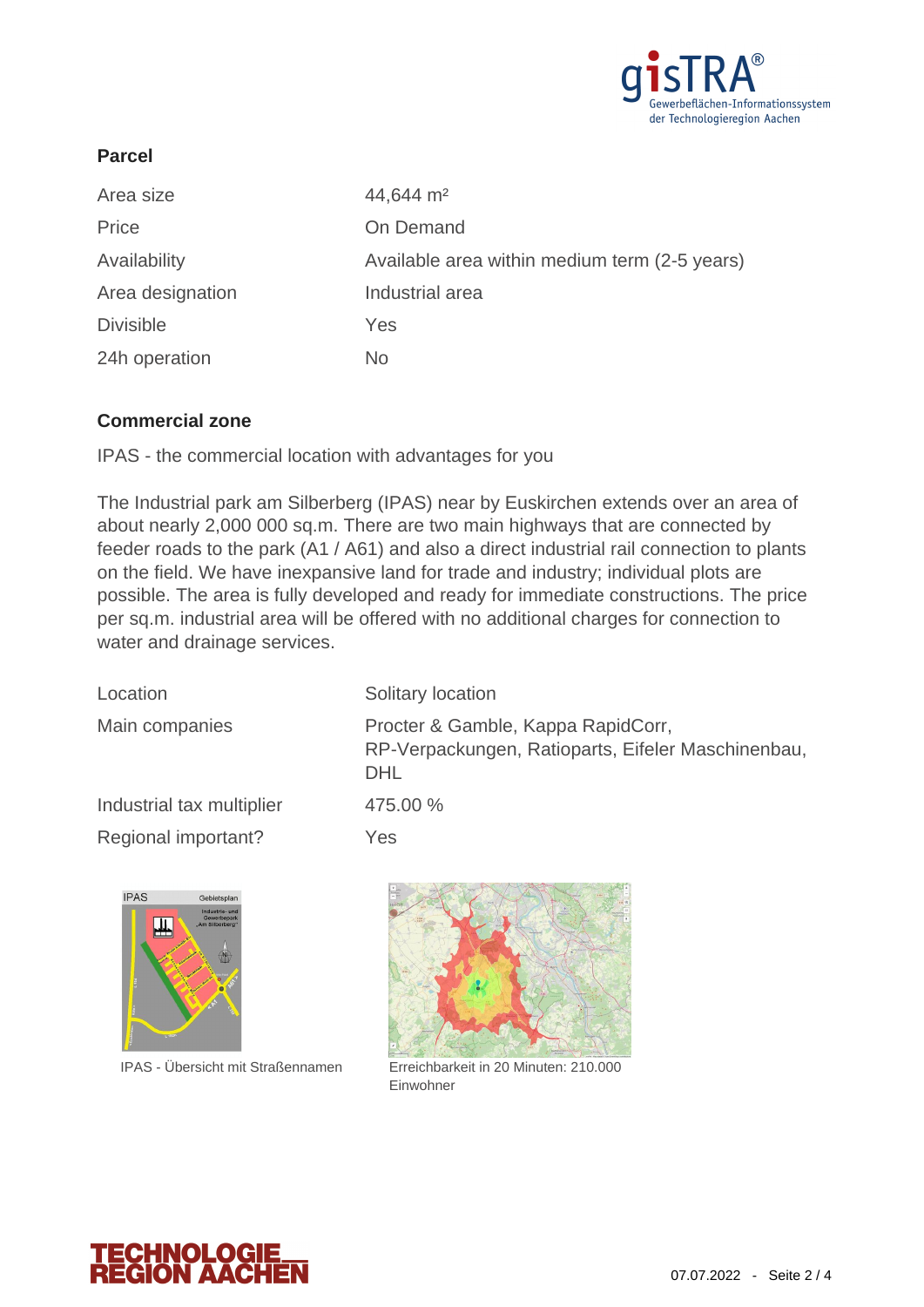

### **Transport connections**

|                       | <b>Distance</b> |       |
|-----------------------|-----------------|-------|
|                       | [km]            | [min] |
| A61                   | 5.5             | 6     |
| A <sub>1</sub>        | 7.0             | 12    |
| <b>B266</b>           | 6.5             | 8     |
| Köln-Bonn             | 43.2            | 36    |
| <b>Düsseldorf</b>     | 96.8            | 59    |
| Am Godorfer Köln      | 37.3            | 31    |
| Niehl Köln            | 46.2            | 41    |
| Köln-Hbf              | 37.7            | 40    |
| Aachen-Hbf            | 79.5            | 55    |
| <b>Bushaltestelle</b> | 0.5             | 3     |
|                       |                 |       |

#### **Information about Euskirchen**

The town of Euskirchen is a thriving market town located 15 miles south of Cologne with more than 58,000 inhabitants.

The `Old Town` is the main shopping area. It is centred around Market Square which is bordered by traditional buildings, cafés and restaurants. In addition to its pleasant town centre, Euskirchen is surrounded by beautiful countryside, notably the forest around the Steinbach lake. There are also many important historic houses such as Kleeburg Castle, Veynau Castle or St Martin´s Church all within a short drive from the town centre.





Alter Markt, Euskirchen Neustraße, Euskirchen



Steinbachtalsperre, Euskirchen